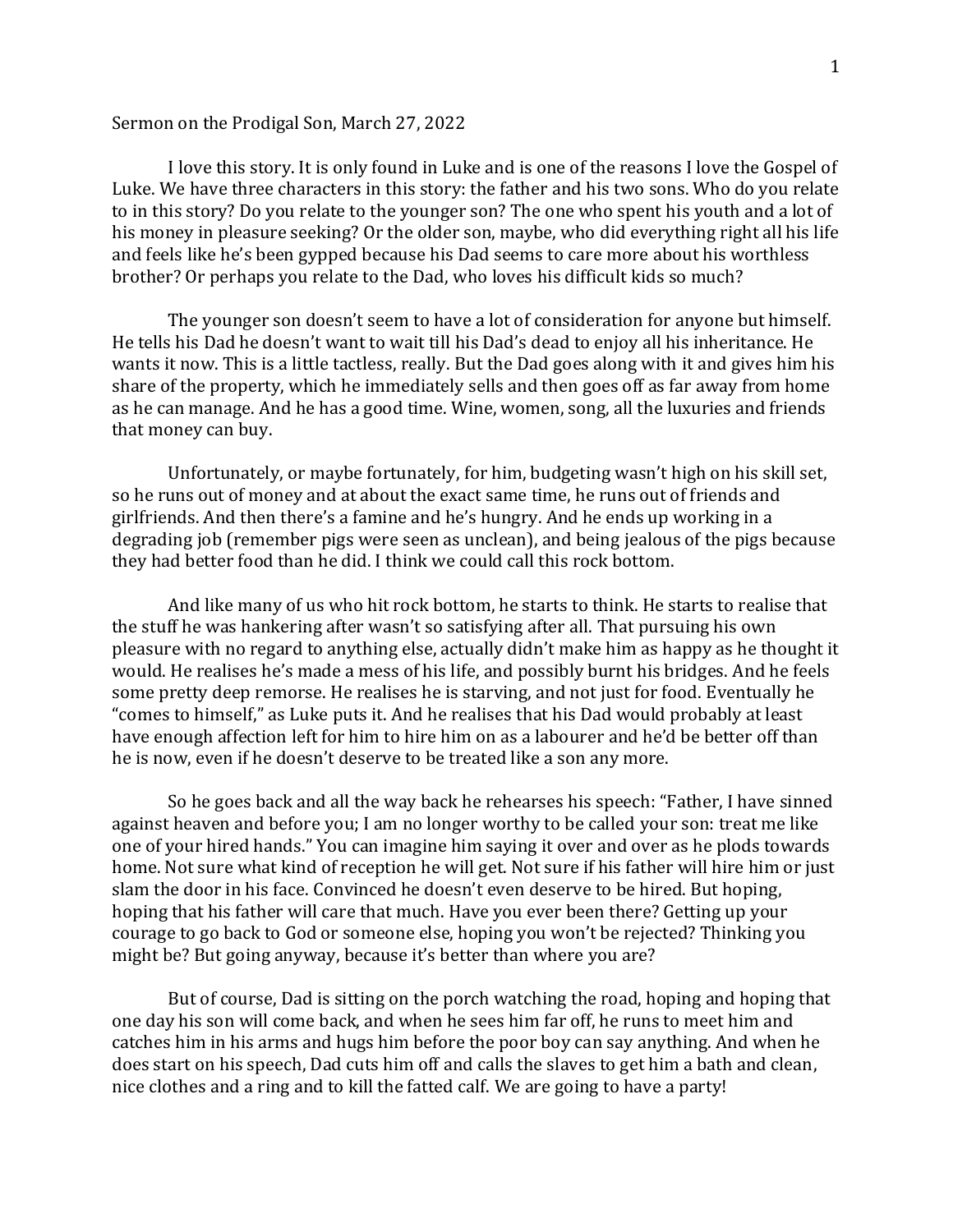I wonder what effect this had on the younger son? We don't know what happens next. Did his father's loving welcome change him? Did he really have a change of heart and was he a good, responsible, caring man from then on? Or did he have relapses sometimes? Or even stay basically selfish? Did he continue to feel unworthy all his life? Or did he start to see his worth in different terms? Did he start to see that his worth didn't rest in having tons of money to throw around (as his so-called friends seem to have thought) but in his belonging to his father who loved him. I wonder how he did after his misspent youth?

I don't imagine most of us have a story quite like this, but most of us have probably had periods of our lives when we strayed from the strait and narrow, when we indulged ourselves without too much care for other people. When we lived for ourselves alone. And if so, most of us have probably discovered how unsatisfying that can be. How barren our lives can be when we have no better purpose than to please ourselves. Jesus' clear message to us is that God might be grieved by our behaviour, but God still loves us and welcomes us whenever we turn around and go back to him and try to live by more worthwhile values.

Then there's the older son. Perhaps we identify with him. He was a good boy and a good man. He always did what his father asked and always acted with consideration for him. I can only imagine his feelings when his bratty little brother asked his Dad for his share of the property. Now. Righteous indignation. And then his Dad was foolish enough to give it to him! I wonder if he felt a tiny bit of jealousy, in amongst all the anger? So he stays and works every day, uncomplainingly. And one day, at the end of a day working out in the fields, as he approaches the house, he hears the unmistakable signs of a party.

"What's going on?" he asks a slave. "Your brother has come home!" says the slave. "Your Dad has given him some nice clothes, and hired the best caterer and a great band and is throwing a party because he has him back safe and sound." This is the last straw! Dad never threw a party for him! He refuses to go in and celebrate. He is angry. Very angry. It was bad enough that Dad gave his brother his share of the property but this is adding insult to injury. He sulks out in the barn.

Dad hears about this and comes out to him and begs him to come in. "Your brother's home. Come and celebrate." The older son blows his top. "Look, I've been slaving away for you all these years, never asking anything from you, never disobeying you. And you never even gave me pizza and beer to have a party with my friends. Nothing at all. Now this worthless son of yours comes home after spending half your money on prostitutes and who knows what else, and you kill the fatted calf! Forget it! I'm not coming in to celebrate that wastrel's return. I wish he'd never come back!"

Dad says, "Son, you are always with me. You are my mainstay and I love you. Everything I have left is yours. Have you never realised that? [Actually, I don't think he has ever realised it. He thinks he has nothing]. This is all yours. But I have to be happy seeing your brother again. It's like he was dead and has come to life. He was lost and now I've found him again."

But Jesus doesn't tell us if he goes in or not. I wonder.